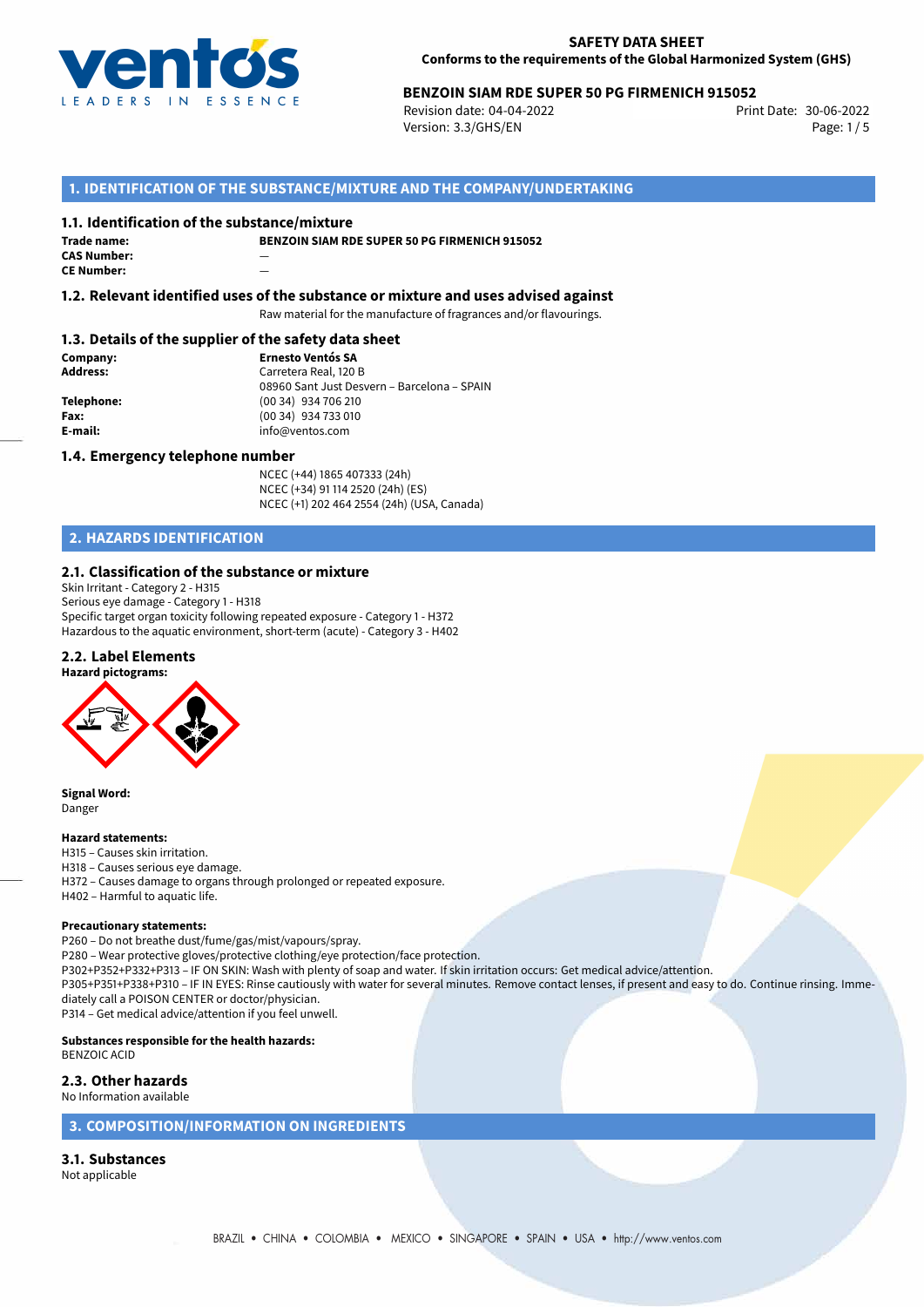

# **BENZOIN SIAM RDE SUPER 50 PG FIRMENICH 915052**<br>2006-2022 Print Date: 30-06-2022

Revision date: 04-04-2022 Version: 3.3/GHS/EN Page: 2 / 5

# **3.2. Mixtures**

MIXTURE OF AROMATIC SUBSTANCES

Hazardous constituents:

| <b>Chemical Name</b>    | % (w/w)          | <b>CAS No</b><br><b>EC No</b> | <b>Classification according to GHS</b>                                                                                                                                                                                                                                                     |
|-------------------------|------------------|-------------------------------|--------------------------------------------------------------------------------------------------------------------------------------------------------------------------------------------------------------------------------------------------------------------------------------------|
| BENZOIC ACID            | $>10$ ; $<$ 25   | 65-85-0<br>200-618-2          | Acute Toxicity - Category 5 (oral) - H303<br>Skin Irritant - Category 2 - H315<br>Serious eye damage - Category 1 - H318<br>Specific target organ toxicity following repeated exposure - Category 1 - H372<br>Hazardous to the aquatic environment, short-term (acute) - Category 3 - H402 |
| VANILLIN                | $>1$ ; $<$ 10    | 121-33-5<br>204-465-2         | Acute Toxicity - Category 5 (oral) - H303<br>Acute Toxicity - Category 5 (dermal) - H313<br>Eye Irritant - Category 2A - H319<br>Hazardous to the aquatic environment, short-term (acute) - Category 3 - H402                                                                              |
| <b>BENZYL BENZOATE</b>  | $\geq$ 1; $<$ 10 | 120-51-4<br>204-402-9         | Acute Toxicity - Category 4 (oral) - H302<br>Acute Toxicity - Category 5 (dermal) - H313<br>Hazardous to the aquatic environment, short-term (acute) - Category 1 - H400<br>Hazardous to the aquatic environment, long-term (chronic) - Category 2 - H411                                  |
| <b>BENZYL CINNAMATE</b> | $>0.1$ ; <1      | 103-41-3<br>203-109-3         | Acute Toxicity - Category 5 (oral) - H303<br>Skin sensitizer - Category 1B - H317<br>Hazardous to the aquatic environment, short-term (acute) - Category 1 - H400<br>Hazardous to the aquatic environment, long-term (chronic) - Category 2 - H411                                         |

[See the full text of the hazard statements in section 16.](#page-4-0)

# **4. FIRST-AID MEASURES**

## **4.1. Description of necessary first aid measures**

| Ingestion:    | Rinse mouth with water.                                                                                               |
|---------------|-----------------------------------------------------------------------------------------------------------------------|
|               | Obtain medical advice.                                                                                                |
|               | Keep at rest. Do not induce vomiting.                                                                                 |
| Eye contact:  | In case of contact with eyes, rinse immediately with plenty of water for at least 15 minutes and seek medical advice. |
| Inhalation:   | Remove person to fresh air and keep at rest.                                                                          |
|               | Seek immediate medical advice.                                                                                        |
| Skin contact: | Take off immediately all contaminated clothing.                                                                       |
|               | Thoroughly wash affected skin with soap and water.                                                                    |
|               | Seek medical attention if symptoms persist.                                                                           |

#### **4.2. Most important symptoms and effects, both acute and delayed** No information available.

# **4.3. Indication of any immediate medical attention and special treatment needed**

No information available.

### **5. FIRE-FIGHTING MEASURES**

### **5.1. Extinguishing Media**

Water spray, carbon dioxide, dry chemical powder or appropriate foam. For safety reasons do not use full water jet.

#### **5.2. Special hazards arising from the substance or mixture**

Known or Anticipated Hazardous Products of Combustion: Emits toxic fumes under fire conditions.

## **5.3. Advice for firefighters**

High temperatures can lead to high pressures inside closed containers. Avoid inhalation of vapors that are created. Use appropriate respiratory protection. Do not allow spillage of fire to be poured into drains or watercourses. Wear self-contained breathing apparatus and protective clothing.

# **6. ACCIDENTAL RELEASE MEASURES**

### **6.1. Personal precautions, protective equipment and emergency procedures**

Evacuate surronding areas. Ensure adequate ventilation. Keep unnecessary and unprotected personnel from entering. Do not breathe vapor/spray. Avoid contact with skin and eyes. Information regarding personal protective measures: see section 8.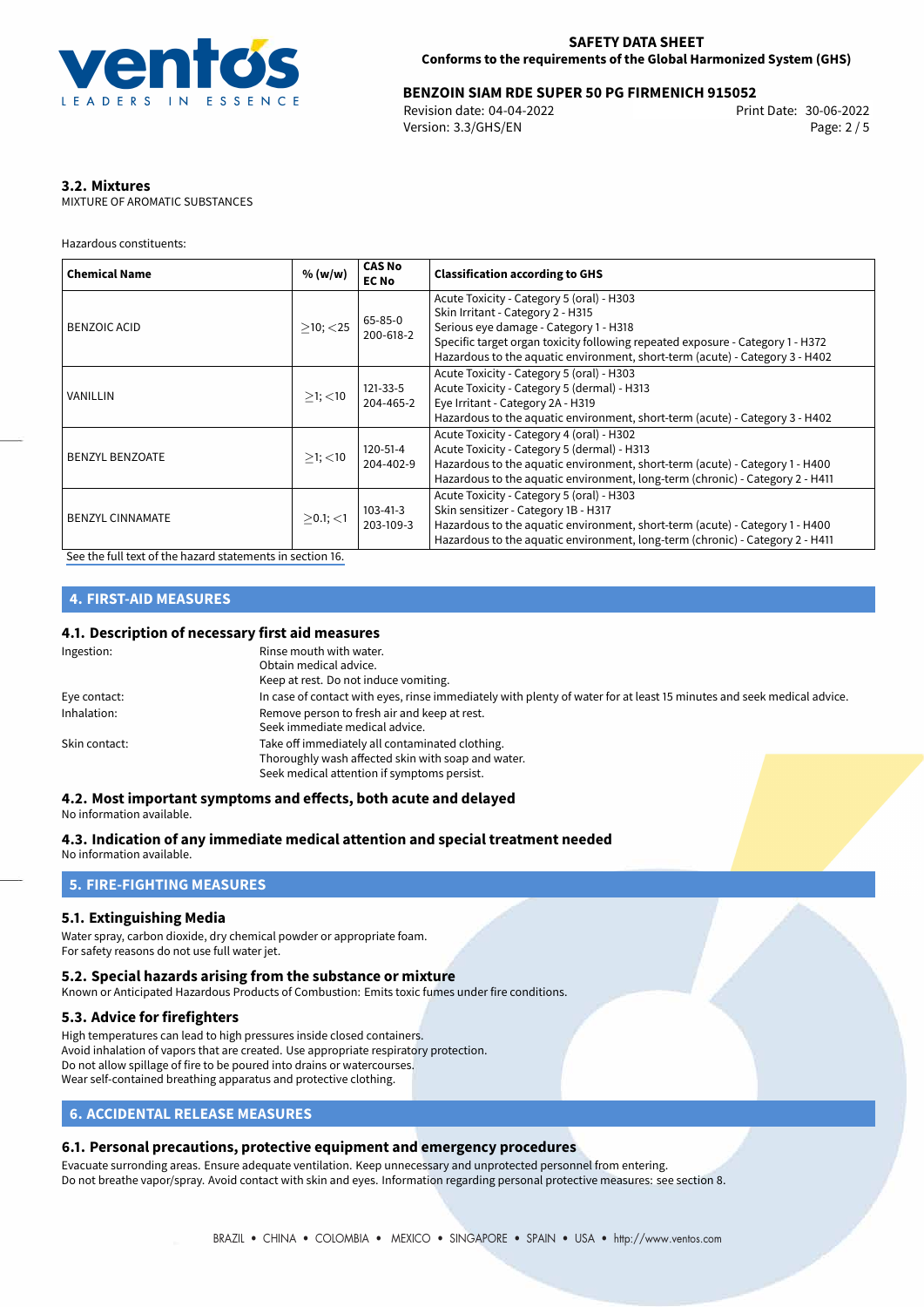

# **BENZOIN SIAM RDE SUPER 50 PG FIRMENICH 915052**<br>Revision date: 04-04-2022 **Benamich Print Date: 30-06-2022**

Revision date: 04-04-2022 Version: 3.3/GHS/EN Page: 3 / 5

## **6.2. Environmental precautions**

To avoid possible contamination of the environment, do not discharge into any drains, surface waters or groundwaters.

#### **6.3. Methods and materials for containment and cleaning up**

Cover with an inert, inorganic, non-combustible absorbent material (e.g. dry-lime, sand, soda ash). Place in covered containers using non-sparking tools and transport outdoors. Avoid open flames or sources of ignition (e.g. pilot lights on gas hot water heater). Ventilate area and wash spill site after material pickup is complete.

#### **6.4. Reference to other sections**

Information regarding exposure controls, personal protection and disposal considerations can be found in sections 8 and 13.

### **7. HANDLING AND STORAGE**

#### **7.1. Precautions for safe handling**

Do not store or handle this material near food or drinking water. Do not smoke. Avoid contact with the eyes, skin and clothing. Wear protective clothing and use glasses. Observe the rules of safety and hygiene at work. Keep in the original container or an alternative made from a compatible material.

#### **7.2. Conditions for safe storage, including any incompatibilities**

Store in tightly closed and preferably full containers in a cool, dry and ventilated area, protected from light. Keep away from sources of ignition (e.g. hot surfaces, sparks, flame and static discharges). Keep away from incompatible materials (see section 10).

### **7.3. Specific end use(s)**

No information available.

# **8. EXPOSURE CONTROLS AND PERSONAL PROTECTION**

## **8.1. Control parameters**

Components with occupational exposure limits:

| <b>Chemical Name</b> | <b>CAS No</b> | Norm.               | 8 hr.                   |     |                   | 15 min.               |     |                   |
|----------------------|---------------|---------------------|-------------------------|-----|-------------------|-----------------------|-----|-------------------|
|                      |               |                     |                         | ppm | mg/m <sup>3</sup> |                       | ppm | mg/m <sup>3</sup> |
| <b>BENZOIC ACID</b>  | $65 - 85 - 0$ | DE<br>(Deutschland) | Arbeitsplatzgrenzwer.tl |     | 0.5               | Arbeitsplatzgrenzwert |     |                   |

### **8.2. Exposure controls**

Measures should be taken to prevent materials from being splashed into the body.

Provide adequate ventilation, according to the conditions of use. Use a mechanical exhaust if required.

# **8.3. Individual protection measures, such as personal protective equipment**

| Eye/Face protection:             | Chemical safety goggles are recommended. Wash contaminated goggles before reuse.                                      |
|----------------------------------|-----------------------------------------------------------------------------------------------------------------------|
| Hand Protection:                 | Chemical-resistant gloves are recommended. Wash contaminated gloves before reuse.                                     |
| Body protection:                 | Personal protective equipment for the body should be selected based on the task being performed and the risks         |
|                                  | involved.                                                                                                             |
| Respiratory Protection:          | In case of insufficient ventilation, use suitable respiratory equipment.                                              |
| Environmental exposure controls: | Emissions from ventilation or process equipment should be checked to ensure they comply with environmental            |
|                                  | protection legislation.                                                                                               |
|                                  | In some cases, filters or engineering modifications to the process equipment will be necessary to reduce emissions to |
|                                  | acceptable levels.                                                                                                    |

### **9. PHYSICAL AND CHEMICAL PROPERTIES**

#### **9.1. Information on basic physical and chemical properties**

| Appearance:                      | Liquid          |
|----------------------------------|-----------------|
| Colour:                          | Confo           |
| Odour:                           | Confo           |
| Odour theshold:                  | Not d           |
| pH:                              | Not d           |
| Melting point/freezing point:    | Not d           |
| Boling point/boiling range (°C): | Not d           |
| Flash point:                     | $101^{\circ}$ C |
| Evaporation rate:                | Not d           |
|                                  |                 |

Conforms to standard Conforms to standard Not determined Not determined Not determined Not determined Not determined

Appearance: Liquid/solid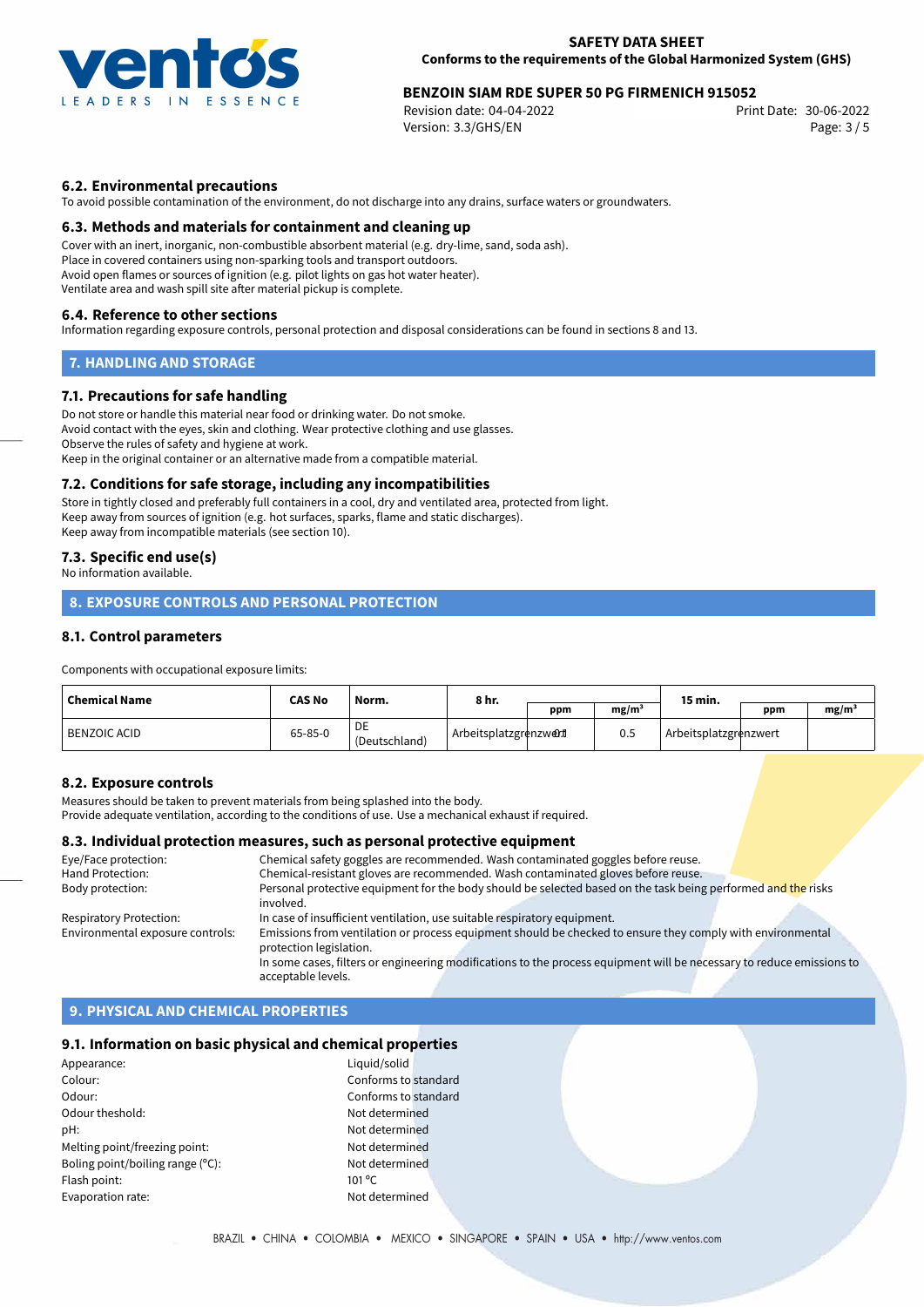

# **BENZOIN SIAM RDE SUPER 50 PG FIRMENICH 915052**<br>2006-2022 Print Date: 30-06-2022

Revision date: 04-04-2022 Version: 3.3/GHS/EN Page: 4 / 5

Flammability: Not determined Lower flammability/Explosive limit: Not determined Upper flammability/Explosive limit: Not determined Vapour pressure: Vapour pressure: Vapour Density: Not determined Density: 1,09−1,134 g/mL (20°C)<br>Relative density: 1,09−1,134 (20°C) Relative density: 1,09−1,134 (20°C)<br>Water solubility: 1,09−1,134 (20°C) Solubility in other solvents: SOLUBLE IN ETHANOL Partition coefficient n-octanol/water: Not determined Auto-ignition temperature: Not determined Decomposition temperature: Not determined Viscosity, dynamic: Not determined Viscosity, kinematic: Not determined Explosive properties:<br>
Oxidising properties:<br>
NONE EXPECTED Oxidising properties:

INSOLUBLE IN WATER

# **10. STABILITY AND REACTIVITY**

#### **10.1. Reactivity**

No hazardous reactions if stored and handled as prescribed/indicated.

#### **10.2. Chemical stability**

The product is stable if stored and handled as prescribed/indicated.

#### **10.3. Possibility of hazardous reactions**

No hazardous reactions if stored and handled as prescribed/indicated.

#### **10.4. Conditions to Avoid**

Conditions to Avoid: Excessive heat, flame or other ignition sources.

#### **10.5. Incompatible materials**

Avoid contact with strong acids and bases and oxidizing agents.

#### **10.6. Hazardous decomposition products**

During combustion may form carbon monoxide and unidentified organic compounds.

# **11. TOXICOLOGICAL INFORMATION**

| <b>Acute toxicity</b>             | Based on the data available, the criteria for classification are not met. |  |
|-----------------------------------|---------------------------------------------------------------------------|--|
| <b>Skin corrosion/irritation</b>  | Causes skin irritation.                                                   |  |
| Serious eye damage/irritation     | Causes serious eye damage.                                                |  |
| Respiratory or skin sensitisation | Based on the data available, the criteria for classification are not met. |  |
| <b>Germ cell mutagenicity</b>     | Based on the data available, the criteria for classification are not met. |  |
| Carcinogenicity                   | Based on the data available, the criteria for classification are not met. |  |
| <b>Reproductive toxicity</b>      | Based on the data available, the criteria for classification are not met. |  |
| <b>STOT-single exposure</b>       | Based on the data available, the criteria for classification are not met. |  |
| <b>STOT-repeated exposure</b>     | Causes damage to organs through prolonged or repeated exposure.           |  |
| <b>Aspiration hazard</b>          | Based on the data available, the criteria for classification are not met. |  |

## **12. ECOLOGICAL INFORMATION**

#### **12.1. Toxicity**

**Assessment:** Harmful to aquatic life. **Experimental/calculated data:** No information available.

#### **12.2. Degradability** No information available.

**12.3. Bioaccumulative potential**

No information available.